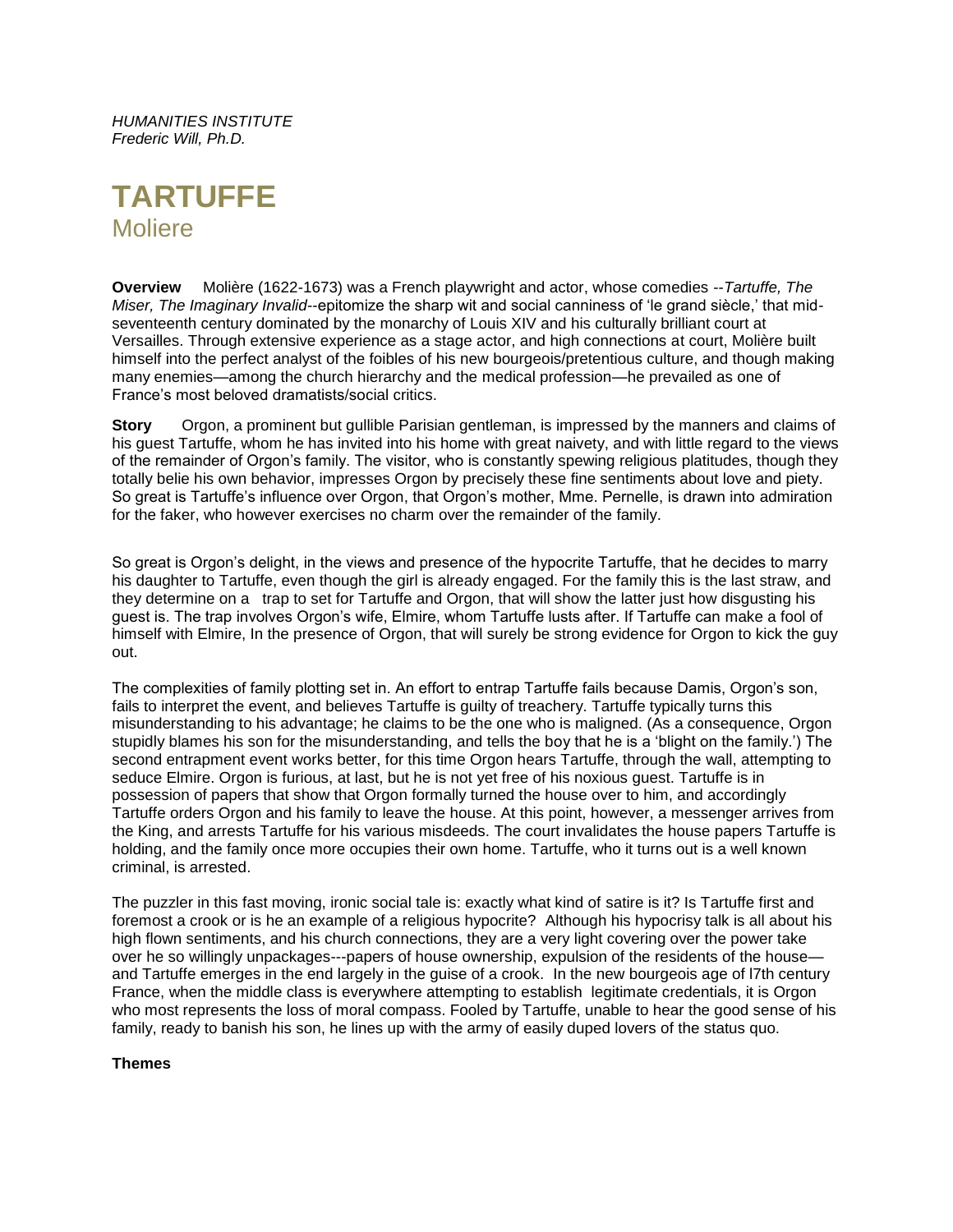**Hypocrisy** Everyone in Orgon's family, except him, sees through Tartuffe, and thus he makes himself more a fool than his guest is. Why is Orgon taken in by this intruding 'holy man'? It is because he simply believes what he hears, rather than looking around himself at what he sees, his family's unanimous disapproval of Tartuffe. Isn't Orgon a deeper study than Tartuffe himself, in the fascination of deception?

**Family** The high flying duplicity of Tartuffe is thwarted by Orgon's family, in which a young woman is about to be married, to someone she loves, and a mother is about to be seduced. Orgon is a weak leader, in this network of ardent values, and is accordingly marginalized.

#### **Characters**

**Tartuffe** is a hypocrite, says one thing and means another, but we have to question whether he is serving Moliere as a mockery of religion or a mockery of the human talent to deceive. Is Moliere making the point that religion is easily abused? Is Tartuffe interested in religion enough to want to abuse it?

**Orgon**, the nouveau riche business figure of a society which was once 'aristocracy' based, is infatuated by what he takes to be the heightened spirituality of the holy man, Tartuffe, whom he has welcomed into his home. He is blinded by his ingenuousness, loses the hard way, but in the end sees the light.

# MAJOR CHARACTERS

# **TARTUFFE** (Unconcientious)

**Character** In *Tartuffe—*first performed in 1664*--*we come up against a 'religious hypocrite.' He seems to have moved into the house of an upscale bourgeois, M. Orgon, who has become his dupe, and whose wife and pocketbook both attract Tartuffe compellingly. Tartuffe's constant expressions of religious piety, and of fake humility, contrast with his cynical behavior, and, because he was in fact clad in clerical garb, in the first performances of the play, he seemed at first a clearcut example of the corruption of the church. In the end, the target of Moliere's critique is religiosity, not religion, and tolerance toward the fool in Tartuffe seems the way to read the text. Rarely in literature do we meet so perfect a blend of lechery with pretense.

#### **Illustrative moments**

**False** From his first appearance, Tartuffe is the essence of fake religiosity, over the top in piety. 'Laurent, you may put away my hair-shirt and my scourge,' he says to his man, 'and pray that heaven may light your every step.' To which he adds that if anyone comes looking for him, he will be visiting prisoners, where he will be giving away the small sums he himself receives as charity. Dorine, maid to Mariane, Orgon's daughter, calls Tartuffe a 'brass-faced, hypocritical….' Tartuffe pretends to be mystified, and asks her what she wants.

**Pretending** Instead of responding to Dorine's harsh words, Tartuffe removes a pocket handkerchief from his jacket, and begs Dorine to cover her bosom with it. 'Such sights offend the purest soul, for they prompt sinful thoughts.' Dorine replies that her presence in the room was intended simply to give a message, that Orgon's wife, Elmire, would soon be down to talk with him. Dorine's additional remark, that if Tartuffe were standing stark naked before her, she wouldn't even notice him, barely deflects his determination to establish his reputation as a powerful warrior against the flesh.

A**dulation** The lady of the house, Elmire, descends to speak with Tartuffe. Upon her entrance into the room Tartuffe deluges her with exaggerated blessings: 'may Heaven, in its infinite goodness, ever grant you health of mind and body, and shower you with as many blessings as…divine love…could wish.' In the following passage, Tartuffe blocks Elmire's efforts to explain her mission; he continues smothering her with heavenly adulation. When she says she has a special favor to ask him, he replies that he too has a special favor to ask. Will she forgive him for having implied, in previous conversation, that he notices the considerable influence her beauty has on other men?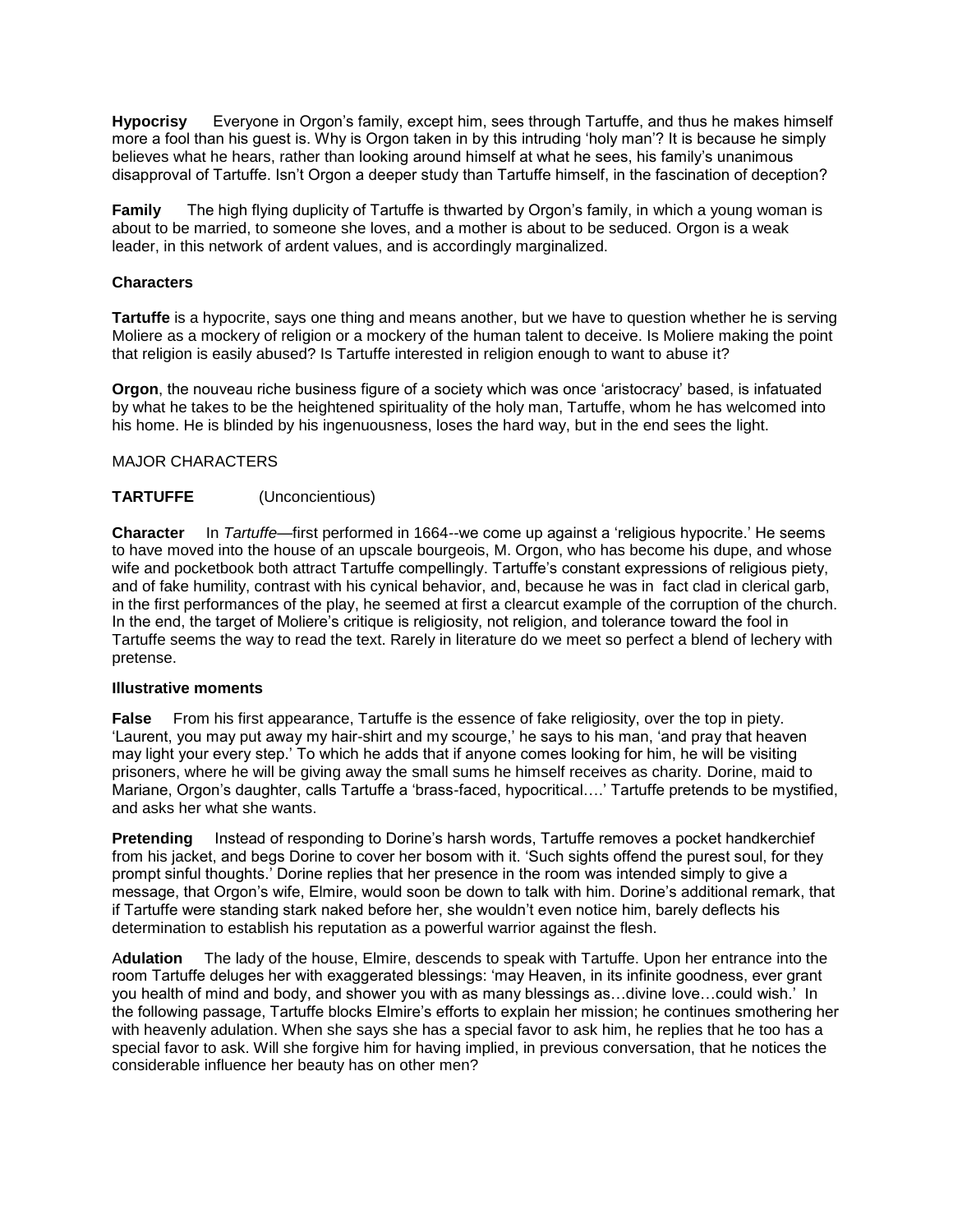F**lirting** Tartuffe gradually moves in on this ineffable lady. He squeezes her fingertips, in fact forces a cry from her—too hard, she says, ouch! Tartuffe, of course, launches his passes in a state of distraction, as though Elmire is so beautiful he cannot quite accept the actuality of her body. 'I was carried away by my devotion.' The closet drama thickens, and in the same distracted fashion, Tartuffe puts his hand on her knee; 'the material is so soft.' Even though she insists she is dreadfully ticklish, he advances closer. 'My word, how fine this lace is,' he expostulates distractedly, and he squeezes her knee.

# **Discussion questions**

Do the people who interact with Tartuffe simply mock him, in his self-serving moves, or are they taken in by him?

Do you think Moliere is satirizing the Church, through Tartuffe, or simply a familiar kind of abuse hypocrisy—of the Church's teachings?

Do Tartuffe's two main vices—hypocrisy and lechery—make a natural pair? Does the one vice support the other, in Tartuffe?

# **Cléante** (rational)

**Character** Cléante is the brother in law of Orgon, a middle class property owner who has done well by the King, and who is ambitious for wealth and standing, without understanding his dependence on other people for such achievements. Cleante, Orgon's brother in law, is the intelligent but often simplistically wise consultant to Orgon. Cleante, among others, is full of platitudes (and good sense), philosophical truisms (which also make sense), and insights (into human nature) which sound has though they had been cribbed from some ancient Roman moralist like Seneca. Just when we are ready to proclaim Cleante an old fool—like Polonius the wise counselor in Shakespeare;s *Hamlet*—he strikes the nail on the head, as in his good sense attitude to the disgraced Tartuffe, at play's end, and we are glad to have him around.

**Parallels** Polonius, the father of Laertes and Ophelia in Shakespeare's Hamlet, is a good parallel to Cléante. Each character is given to general wisdoms which he brings forth as advice. In *Hamlet*(Act 1, scene 3,) Polonius gives life-advice to his son, who is leaving for France: 'give thy thoughts no tongue'; 'be thou familiar but by no means vulgar'; 'give every man thine ear, but few thy voice.' The sum of these pieces of wisdom is fragmentary—though 'sensible'—and one comes away with little more than a smudgy sense of the importance of caution. Cléante offers little more, but no less.

#### **Illustrative moments**

**Natural** Cléante shares his wisdom with his brother in law, from the outset of *Tartuffe*. Seeing that Orgon is irrationally ambitious, and has lost all sense of his own good, Cleante reminds him that 'man's a strangely fashioned creature, who seldom is content to follow nature, but recklessly pursues his inclination…' It is Cleante's bent to raise truisms to a general level, and to philosophize about the condition of mankind. But in the present case, as usually, this kind of wisdom-purveying has its effect, and Orgon, who is ambitious but not hopelessly misdirected, modifies his thinking and reviews (even if only briefly) his relation to Tartuffe.

**Innocent** Mme. Pernelle, the mother of Orgon, is of all the family the most enraptured by the pretences and affectations of Tartuffe, the hypocrite. Until the end of the play, when everyone knows the truth about Tartuffe, she defends the guy; but it is Cleante who is best at trying to put her in the picture—in his rather pompous fashion. Mme. has complained that people's tongues wag when they want to put down the pretentious Tartuffe—but Cleante tells her to cool it with her complaints about backbiting. 'Against backbiting there is no defence, so let us try to live in innocence, to silly tattle pay no heed at all….'

**Analytical** Orgon carries on to Cléante, and the rest of the household, about what a great guy Tartuffe is—honest, pious, god-loving, faithful to church and clergy, perfect in his worship practice. At this, Cléante launches into his brother in law, charging him with inability to see below the surface, into the fake piety of Tartuffe. 'That is the usual strain of all your kind,' he says, 'they must have everyone as blind as they.